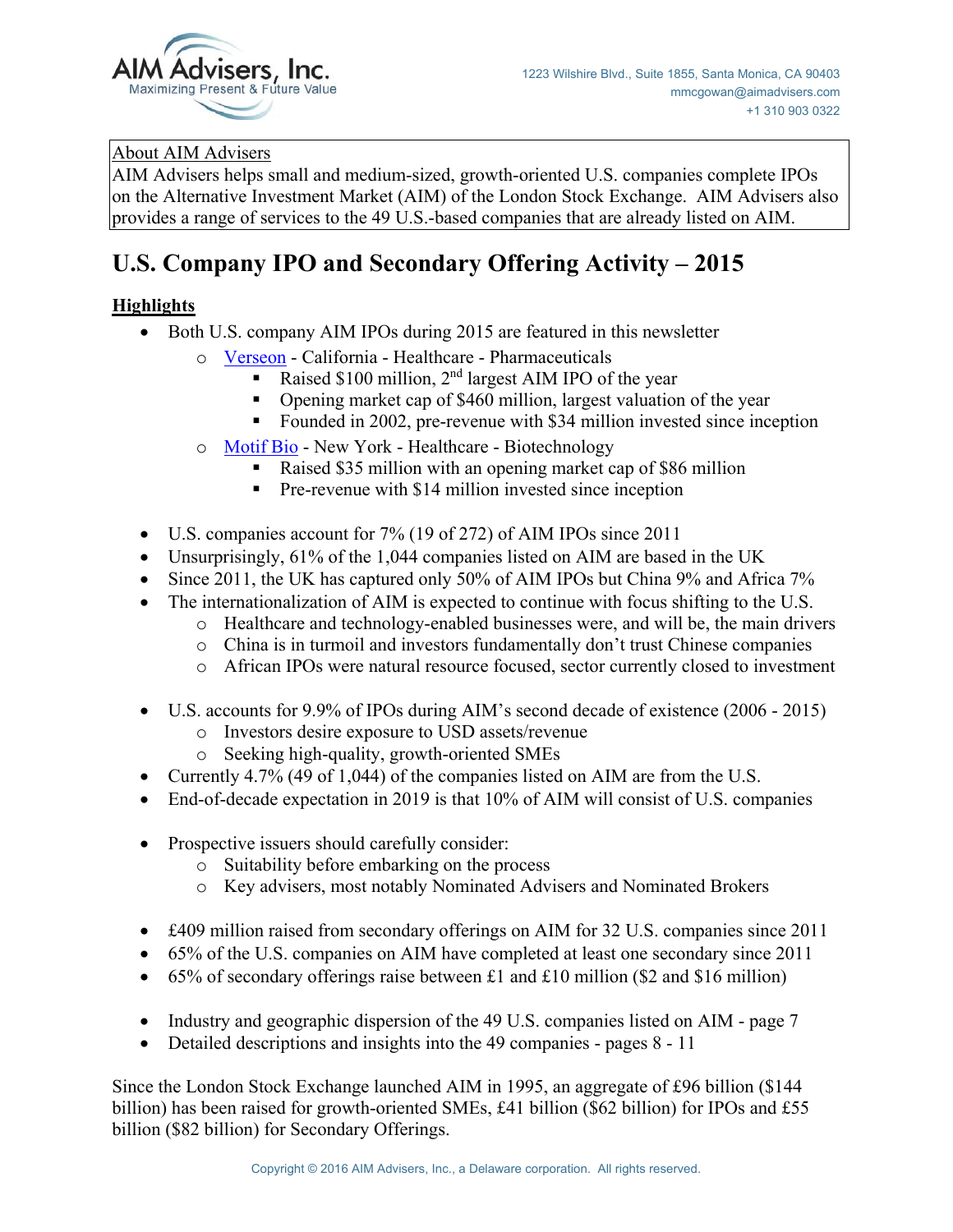

#### **U.S. Company IPOs - Macro View**

The table below shows that after a two year bull market for AIM IPOs, 2015 was a year for the market to digest all of the new entrants. This is evidenced by the fact that £4.9 billion (\$7.4 billion) was raised during 2015 in secondary offerings, the most since 2010. UK equities' markets also faced four major political and macroeconomic headwinds during 2015; the UK General Election, a resumption of the Greek debt crisis, the continuing collapse of the energy and commodity sectors and general market volatility triggered by China and other emerging markets and the U.S. Federal Reserve. The two political headwinds have been ameliorated; the UK General Election was definitive and positive for business and Greece has taken a more reasonable and realistic position with the EU, however, the two macroeconomic headwinds will likely linger throughout 2016.

|                      |                | Gross Funds Raised | <b>Average Funds Raised</b> |  |
|----------------------|----------------|--------------------|-----------------------------|--|
| <b>Entire Market</b> | Number of IPOs | $(in £$ millions)  | $(in £$ millions)           |  |
| 2011                 |                | 560                |                             |  |
| 2012                 | 45             | 695                |                             |  |
| 2013                 | 62             | 1,025              |                             |  |
| 2014                 |                | 2,818              | 34                          |  |
| 2015                 | 38             | 650                |                             |  |
| <b>Total</b>         | 272            | 5,748              |                             |  |

During 2015, financials accounted for 24% of AIM IPOs with four of the nine being Investing Companies with TMT mandates. Healthcare accounted for 16% with five of the six coming from the biotech sub sector and none of the six generating revenue. Consumer services also accounted for 16% and it's interesting to note the technology component; three of the six engage with consumers exclusively online. Six industrial companies completed IPOs on AIM for a 16% share. Pure play technology companies accounted for 13%. Consumer goods' businesses accounted for 11% where two of the four were focused online. Finally, the basic materials (i.e. mining) and oil and gas sectors accounted for an aggregate of 4% of AIM IPOs during 2015 after accounting for an aggregate of 11%, 21%, 33% and 51% during 2014, 2013, 2012 and 2011.

The 49 U.S. companies that are currently listed on AIM account for 4.7% of the 1,044 companies listed on the market, however, during the second decade of AIM's existence (2006 - 2015), 9.9% of all IPOs on AIM were for U.S. companies (74 of 751). The medium-term expectation is that U.S. companies will account for approximately 10% of all companies listed on AIM by the end of this decade in 2019; growing from 49 to 104. It is clear from this trend that investors desire exposure to USD assets and revenue streams from high-quality, growth-oriented SMEs.

|                      |                | Gross Funds Raised | <b>Average Funds Raised</b> |  |
|----------------------|----------------|--------------------|-----------------------------|--|
| <b>United States</b> | Number of IPOs | $(in £$ millions)  | $(in £$ millions)           |  |
| 2011                 |                |                    |                             |  |
| 2012                 |                |                    |                             |  |
| 2013                 |                |                    |                             |  |
| 2014                 |                |                    |                             |  |
| 2015                 |                |                    |                             |  |
| <b>Total</b>         |                | 245                |                             |  |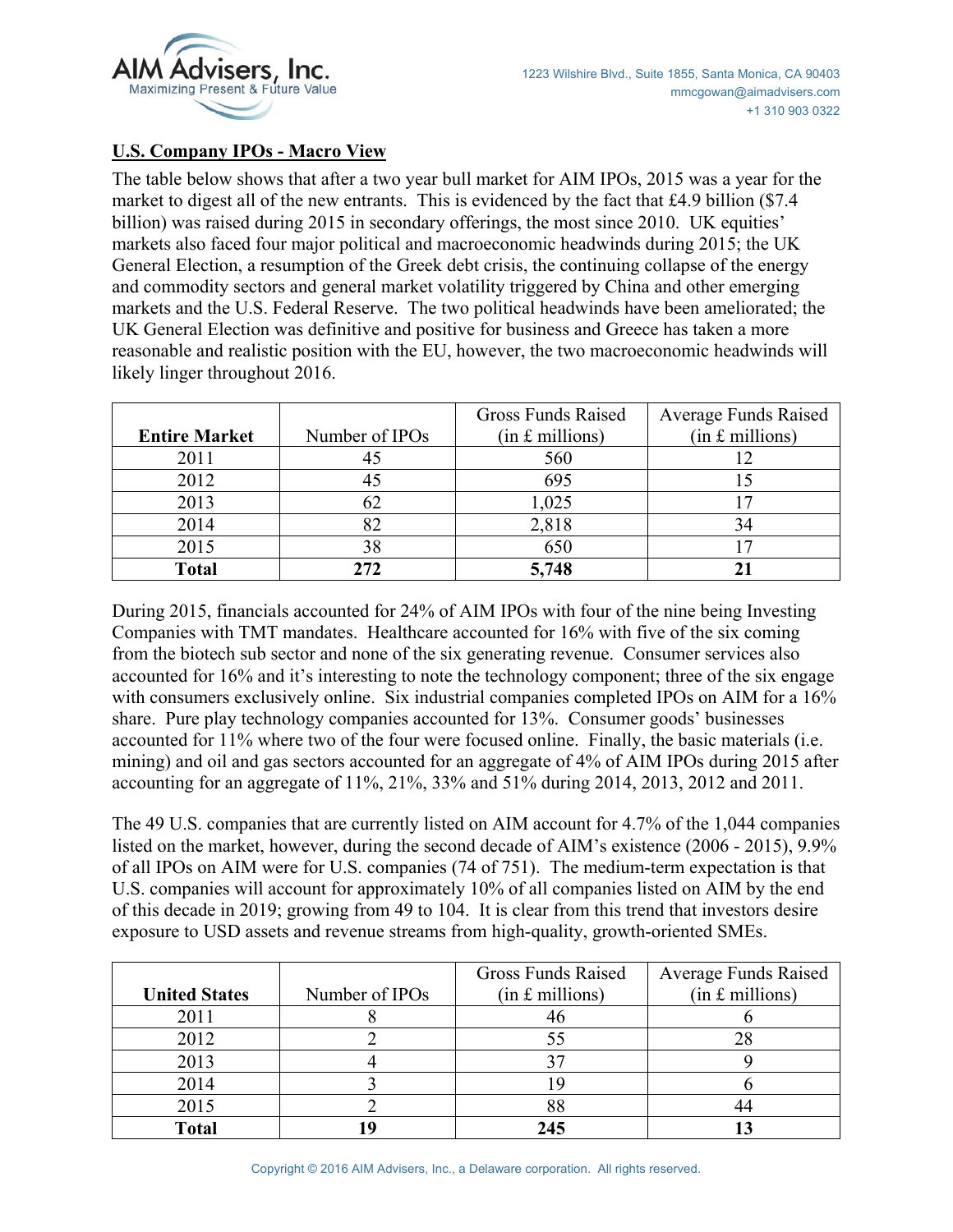

Unsurprisingly, approximately 61% of the 1,044 companies currently listed on AIM have their main place of operation in the UK, however, the UK has only accounted for 50% of all AIM IPOs since 2011. There has been a relative surge of AIM IPOs since 2011 from China, Africa and the U.S., accounting for 9%, 7% and 7%, respectively. The internationalization of AIM is expected to continue, however, the focus should shift strongly towards the U.S.

Healthcare and technology-enabled businesses have been, and will be, the main growth drivers on AIM; sectors that are particularly well represented in the U.S. China is in turmoil and investors fundamentally don't trust Chinese companies. The vast majority of African IPOs were natural resource focused, which is a sector that is currently closed to investment. This leaves the U.S. as undoubtedly best placed to capitalize on the continuing internationalization of AIM.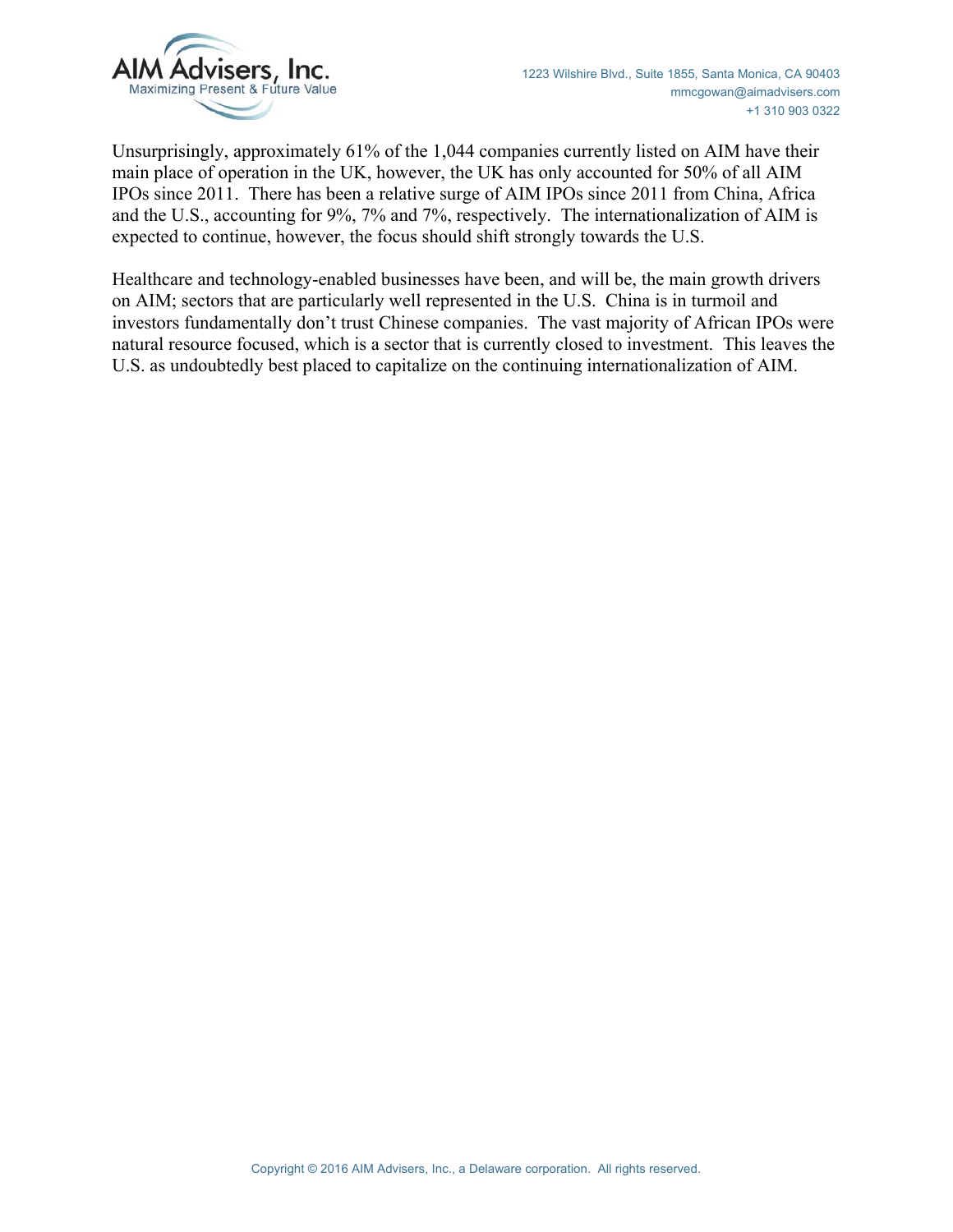

#### **U.S. Company IPOs - 2015 Transactions**

The table and summaries below provide some high-level insights the two U.S. company IPOs on AIM during 2015. Further details can be found by clicking on the company name, which leads to a comprehensive five page summary of each transaction.

The diversity of the sectors in which AIM-listed companies operate is worth noting (see the pie chart on page 7) and reinforces the message to private companies seeking additional growth capital for the next stage of their development that AIM is open to companies from all sectors. The three most important factors, in the eyes of prospective UK investors, are the quality of the company's management team, the extent of international operations and/or the formulation of credible international expansion plans and the realistic prospects for growth of revenues, profits and cash flows.

| (in USD millions)                 | Verseon                                                                          | <b>Motif Bio</b> |  |
|-----------------------------------|----------------------------------------------------------------------------------|------------------|--|
|                                   | Healthcare                                                                       | Healthcare       |  |
| <b>Industry Sector</b>            | Pharmaceuticals                                                                  | Biotechnology    |  |
| <b>Gross Capital Raised</b>       | $$100*$                                                                          | \$35             |  |
| Net Capital Raised                | 92                                                                               | 32               |  |
| <b>Opening Market Cap</b>         | 460**                                                                            | 86               |  |
| Revenue                           | N/A                                                                              | N/A              |  |
| <b>Investment Since Inception</b> | 34                                                                               | 14               |  |
|                                   | $2nd$ largest AIM IPO of the year<br>$\ast$<br>** Largest market cap of the year |                  |  |

[Verseon](http://www.aimadvisers.com/files/us_aim_ipo_14.pdf) is a technology-based pharmaceutical company that employs its proprietary technology to design novel therapeutics for today's challenging diseases. The Company was founded in 2002, is pre-revenue and \$34 million has been invested since inception.

Verseon's proprietary drug discovery platform is the first systematic, computationally-driven solution to achieve the molecular modeling accuracy necessary for rapid and cost-effective drug discovery. The Company generates multiple, chemically-diverse drug candidates for each discovery program and, as such, is not reliant on the success or failure of just a single drug candidate in the clinic. Verseon's drug discovery platform can be used to find drugs for a multitude of diseases that are now well-defined due to advances made in genomics and proteomics research over the last two decades, including the mapping of the human genome. The platform can consistently design novel drugs that are unlikely to be found using conventional methods. The Company is currently advancing drug discovery programs in anticoagulation, diabetic macular edema and oncology (solid tumor). Verseon initially intends to out-license drug candidates at early stages of clinical development to pharmaceutical companies. As the business matures, it is expected that these out-licensing deals will be struck at progressively later stages of clinical development.

Verseon's drug discovery and development process entails designing virtual, novel, drug-like, synthetic compounds, using a proprietary, computer-based molecule creation engine in numbers that are far in excess of the distinct, synthesized compounds currently in the corporate collections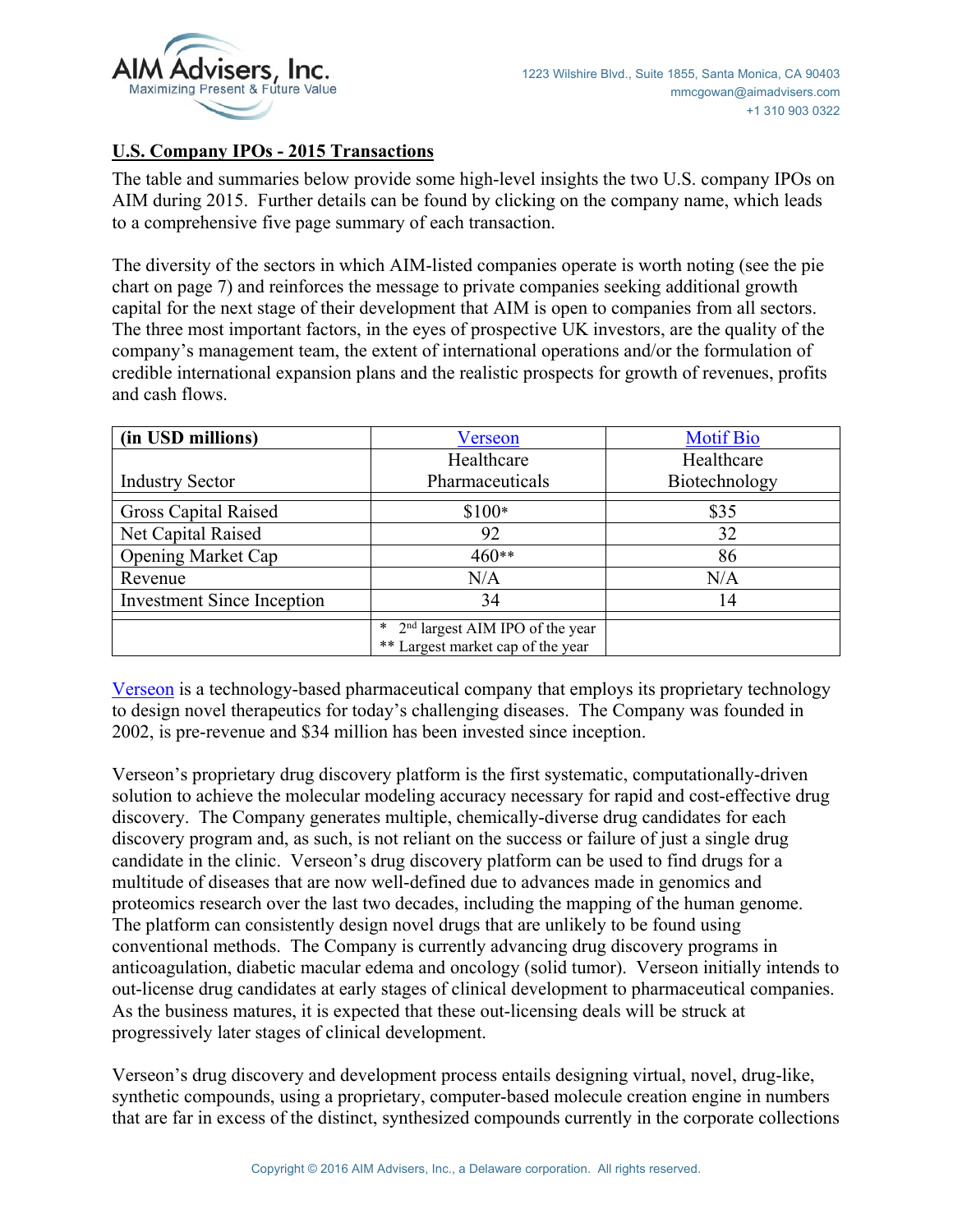

of today's pharmaceutical companies. These virtual compounds are then assessed *in silico* (i.e. computationally) against a disease-causing target protein by leveraging Verseon's proprietary breakthroughs in physics-based molecular modeling of protein-drug interactions in water and sophisticated optimization algorithms that can be deployed in parallel across a large dedicated, private computing cloud. Virtual compounds that are predicted by the platform to interact or bind strongly with the target protein can then be synthesized in the laboratory and subjected to a battery of biochemical assays for assessment of *in vitro* (in glass) bioactivity and further biological characterization. Promising candidates are further characterized via *in vivo* (in animals) assessment of pharmacokinetics, efficacy and safety. Further computational design facilitates lead optimization for a discovery program. This process leads to new variants of compounds to be synthesized for laboratory assessment. The expected end products for each discovery program are multiple, novel, chemically-diverse candidates for entry into clinical development.

[Motif Bio](http://www.aimadvisers.com/files/us_aim_ipo_15.pdf) is a clinical stage biopharmaceutical company that specializes in developing novel antibiotics designed to be effective against serious and life-threatening infections caused by multidrug-resistant bacteria. The Company has been focused on drug discovery and development since 2009 and acquired its leading drug candidate, iclaprim, as a result of a merger with a Maryland-based company simultaneous with the IPO. Iclaprim is in Phase III, the final stage of clinical trials, with plans for commercialization in 2018.

Resistance to antibiotics is a major global health threat. So called 'superbugs' are developing resistance to currently available antibiotics faster than new, effective antibiotics are being developed. Each year these drug-resistant bacteria infect more than 2 million people across the U.S. and kill at least 23,000 according to the U.S. Centers for Disease Control and Prevention (CDC). In the past, some of the most dangerous superbugs were confined to healthcare settings, however, some strains are out in the community and even healthy people can become infected. One common superbug seen outside hospitals is methicillin-resistant *Staphylococcus aureus* (MRSA), which can cause skin infections and, in more serious cases, pneumonia or bloodstream infections. The CDC estimates that more than 80,000 aggressive MRSA infections and 11,000 related deaths occur each year in the U.S. Dr. Margaret Chan, Director-General of the World Health Organization said, "A post-antibiotic era means, in effect, an end to modern medicine as we know it. Things as common as strep throat or a child's scratched knee could once again kill. Some sophisticated interventions, like hip replacements, organ transplants, cancer chemotherapy and care of preterm infants would become far more difficult, or even too dangerous, to undertake". The worldwide antibacterial market was valued at \$44 billion in 2010.

Motif Bio is designing iclaprim to be administered in hospitals as an intravenous infusion. Hospital settings are where novel antibiotics effective against multidrug-resistant bacteria are most urgently needed since this is where patients often succumb to serious, life-threatening infections that require immediate treatment with the best available antibiotic. Commercialization of hospital products is relatively easy and can be done with fewer resources than in the broader community for the simple reason that there are fewer hospital healthcare professionals to communicate with, compared to having to educate a much larger number of primary care physicians and other practitioners.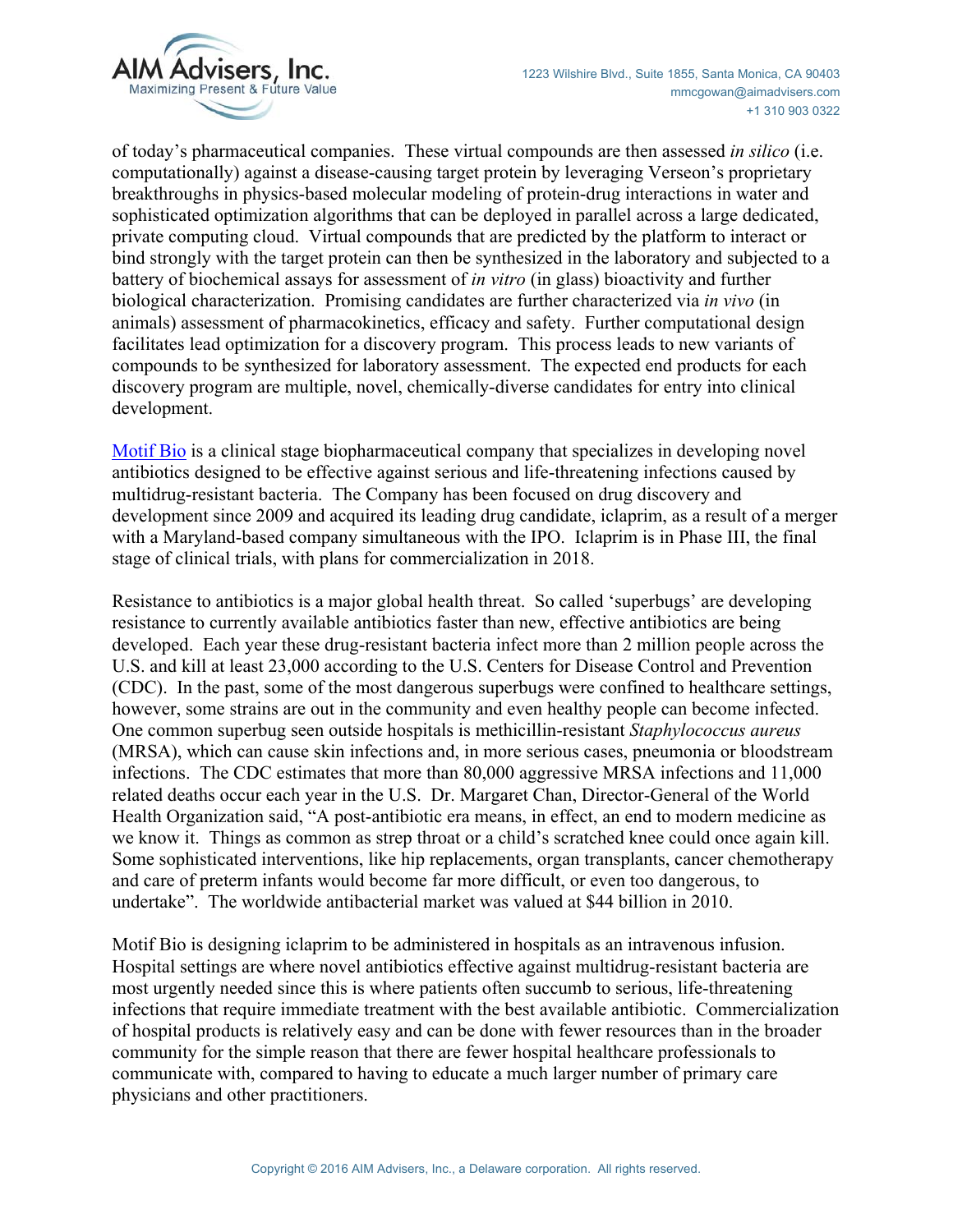

#### **U.S. Company Secondary Offerings**

The 49 U.S. companies listed on AIM account for 4.7% of the 1,044 companies listed on the market, however, they only accounted for 2.4% of the secondary offering funds raised since 2011. In prior years, the U.S. companies have accessed larger amounts of capital, resulting in rapid growth, and are now more advanced in terms of their stage-of-development relative to AIM as a whole. As such, many are now self-sustaining and simply require less growth capital.

|                      | Number of    | <b>Gross Funds Raised</b> | <b>Average Funds Raised</b> |  |
|----------------------|--------------|---------------------------|-----------------------------|--|
| <b>Entire Market</b> | Secondaries* | $(in £$ millions)         | $(in f.$ millions)          |  |
| 2011                 | 524          | 3,616                     | 6.90                        |  |
| 2012                 | 532          | 2,478                     | 4.66                        |  |
| 2013                 | 593          | 2,716                     | 4.58                        |  |
| 2014                 | 607          | 3,269                     | 5.39                        |  |
| 2015                 | 609          | 4,936                     | 8.11                        |  |
| <b>Total</b>         | 2,865        | 17,015                    | 5.94                        |  |

\* This is the number of discrete secondary offering transactions. Some companies completed more than one secondary offering per year.

|                      | Number of    | <b>Gross Funds Raised</b> | <b>Average Funds Raised</b> |  |
|----------------------|--------------|---------------------------|-----------------------------|--|
| <b>United States</b> | Secondaries* | $(in £$ millions)         | $(in £$ millions)           |  |
| 2011                 |              |                           |                             |  |
| 2012                 | 16           |                           | 6.00                        |  |
| 2013                 | 16           |                           | 5.81                        |  |
| 2014                 |              | 105                       | 7.00                        |  |
| 2015                 | l6           |                           | 4.88                        |  |
| <b>Total</b>         | 72           | 409                       | 5.68                        |  |

\* This is the number of companies that completed secondary offerings as opposed to the number of discrete secondary offering transactions.

Of the 49 U.S. companies on AIM, 32 (65%) have completed at least one secondary offering since 2011. The distribution of the 72 annual gross fundraisings by these companies is illustrated in the chart below, with 65% (47 of 72) raising between £1 and £10 million (\$2 and \$15 million).

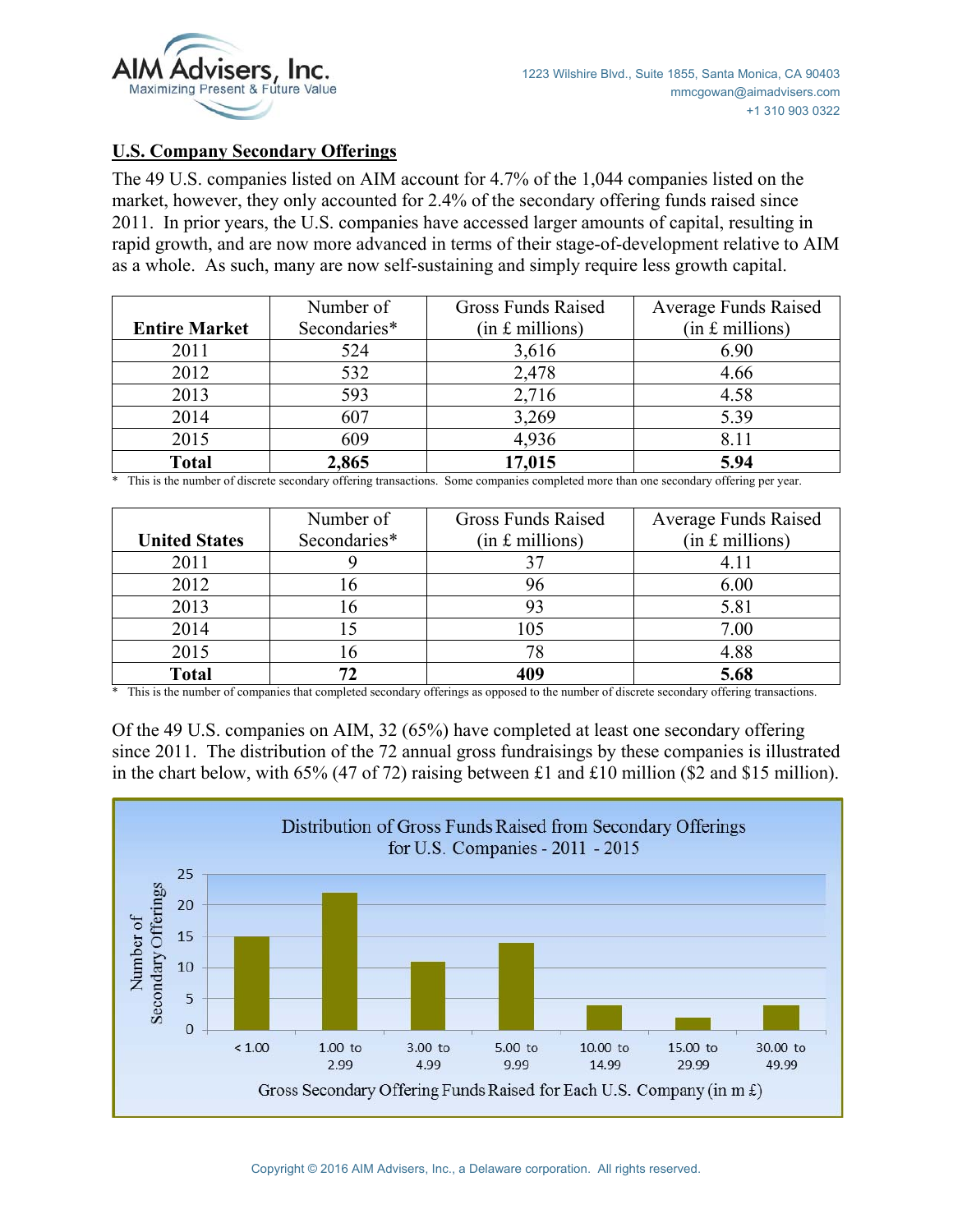



## **U.S. Company Industry and Geographic Dispersion**

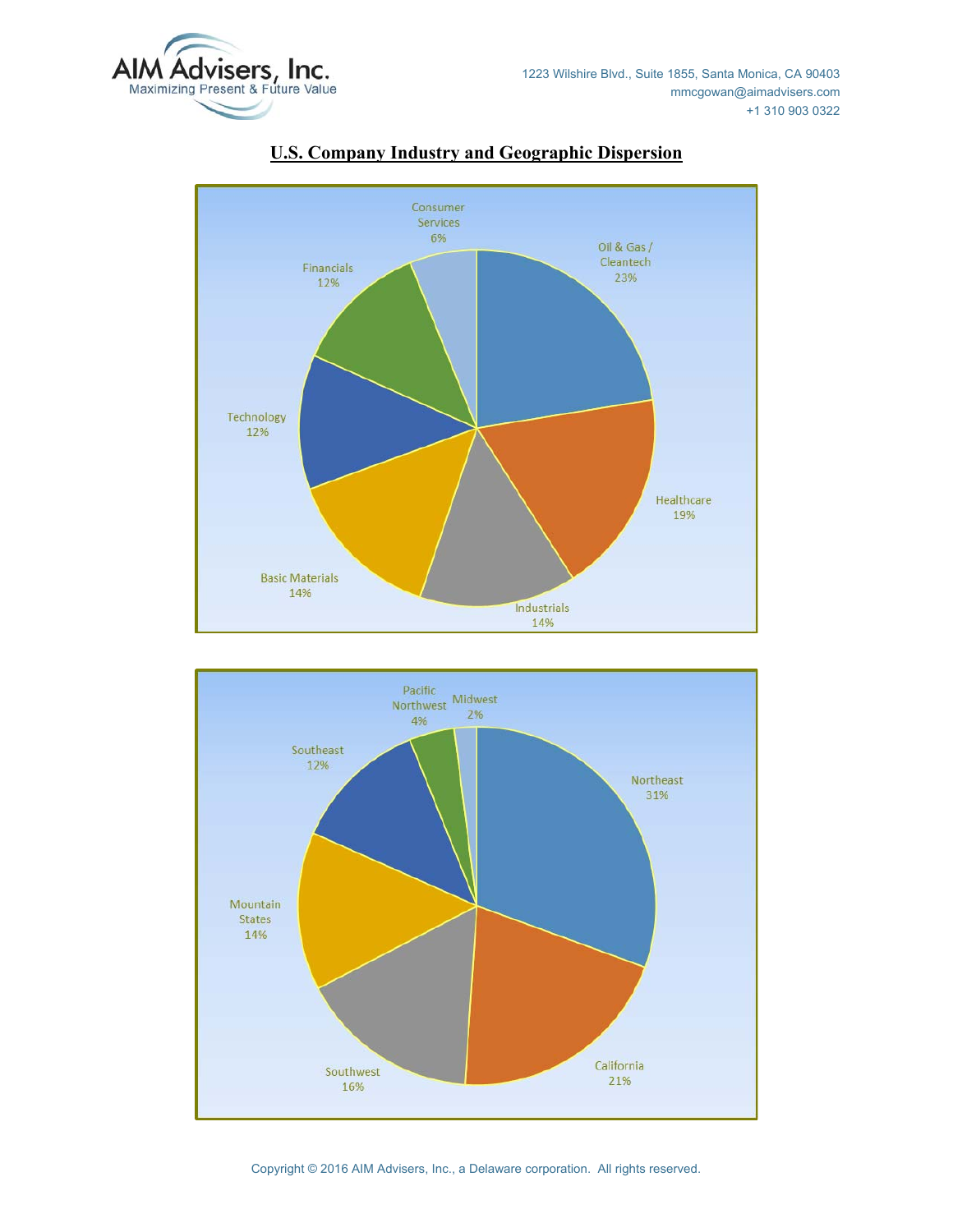

| <b>Industry</b><br>$\boldsymbol{\alpha}$<br>Geography | Oil & Gas /<br>Cleantech<br>(11) | Healthcare<br>(9) | Industrials | Basic<br>Materials | Technology<br>(6) | Financials<br>(6) | Consumer<br>Services<br>(3) |
|-------------------------------------------------------|----------------------------------|-------------------|-------------|--------------------|-------------------|-------------------|-----------------------------|
| NE(15)                                                |                                  |                   |             |                    |                   |                   |                             |
| CA(10)                                                |                                  |                   |             |                    |                   |                   |                             |
| SW(8)                                                 |                                  |                   |             |                    |                   |                   |                             |
| MS(7)                                                 |                                  |                   |             |                    |                   |                   |                             |
| SE(6)                                                 |                                  |                   |             |                    | ◠                 |                   |                             |
| PNW(2)                                                |                                  |                   |             |                    |                   |                   |                             |
| MW(1)                                                 |                                  |                   |             |                    |                   |                   |                             |

AIM-listed companies are organized into 90 sub sectors, which feed into 40 sectors, which feed into 10 super sectors. The 49 U.S. companies currently listed on AIM are quite diverse and operate in seven of the 10 super sectors.

The first pie chart on the previous page illustrates the relative number of U.S. companies listed on AIM in each super sector as of the end of 2015. Since the classifications can be deceptive, as many of these business are 'technology-enabled', the following paragraphs provide some detailed descriptions and insights into the individual companies. The second pie chart on the previous page shows the main place of operation within the U.S. for these companies, although, it should be noted that most have some, and in some cases substantial, overseas operations and/or assets.

Seven of the 11 **Oil & Gas / Cleantech** companies are engaged in oil and gas exploration and production in Texas, Louisiana, Oklahoma, North Dakota, Colorado and Wyoming with assets focused on the Gulf Coast of Texas and Louisiana, the Permian Basin in West Texas, Tyler and Polk Counties in East Texas, all of Oklahoma, including the Anadarko Basin in Central Oklahoma and North Texas, the Bakken/Three Forks Sanish formations in North Dakota, the Denver-Julesburg Basin in Colorado and the Big Horn Basin in Wyoming. The two companies operating primarily in Louisiana also have interests in Mexico and Indonesia and Argentina and Paraguay, respectively.

Two companies are oil and gas field technology services' companies; one designs and manufactures products focused on the measurement while drilling market and the other has technology that is able to clean water by permanently and immediately removing free, emulsified and dissolved hydrocarbons.

One company specializes in the exploration and production of iodine and iodine specialty chemical derivatives with operations in Montana, Kentucky and Oklahoma. This company has achieved complete vertical integration; producing iodine in the field, manufacturing the chemical end-products derived from iodine for the consumer and recycling iodine using iodinated sidestreams from waste chemical processes.

The sole Cleantech company enables energy recovery from municipal waste or from renewable and alternative fuels such as biomass, lignite (brown coal), tires and plastics to create synthetic gas for power generation or reformulation into liquid fuels for transportation.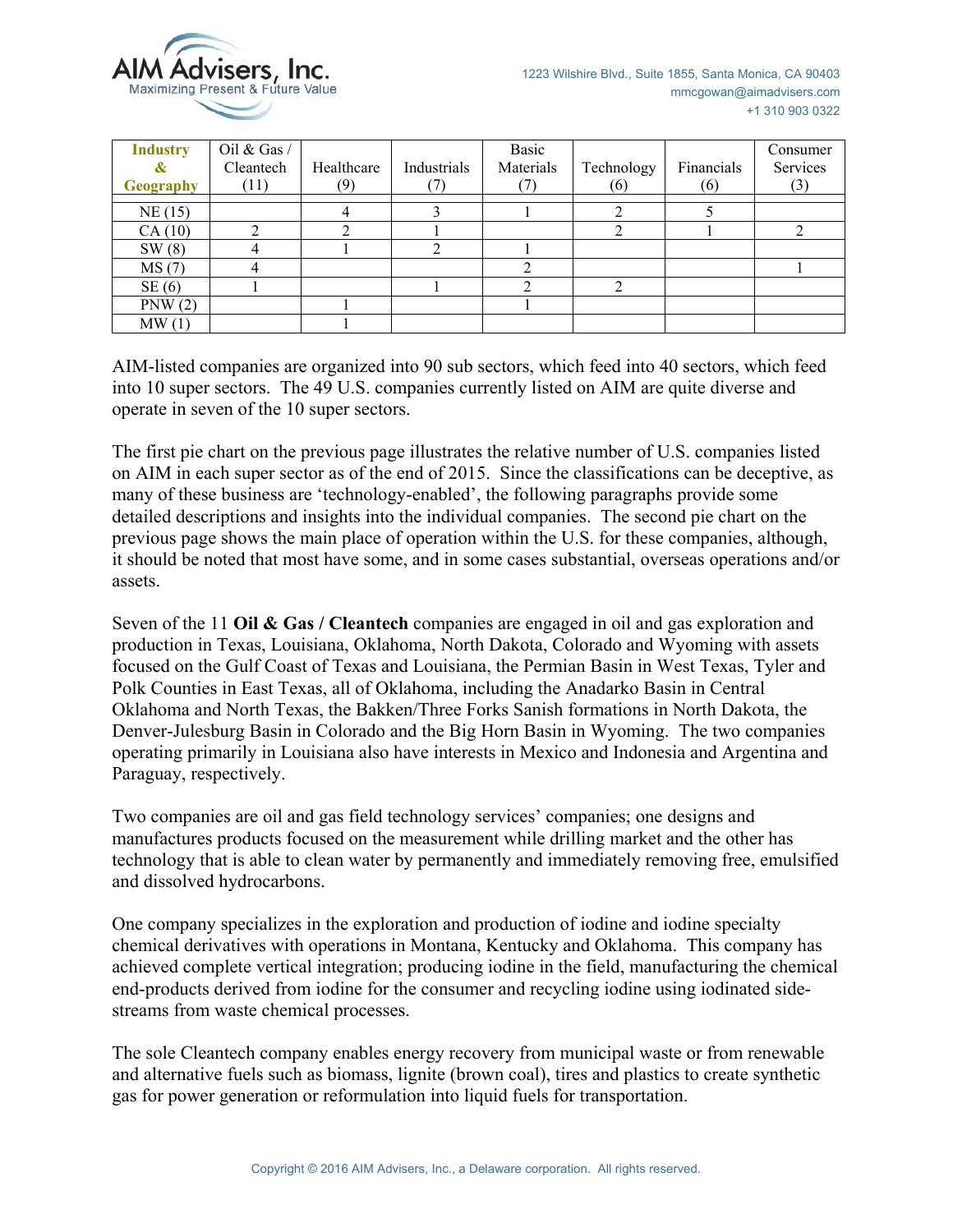

Three of the nine **Healthcare** companies have developed medical devices; one, with regional offices in Brussels, Belgium and Sao Paulo, Brazil, for the transportation of organs, which improves transplant outcomes and lowers the overall cost of transplantation, one with rapid diagnostic screening and testing capabilities and one with a range of non-invasive neurodiagnostic hardware and software products used to monitor and interpret brain activity.

Two companies operate in the biotech space; one recently entered Phase III with novel antibiotics thought to be effective against infections caused by multidrug-resistant bacteria and the other is focused on enhancing productivity in aquaculture (i.e. fish farming).

One is a technology-based pharmaceutical company that is advancing drug discovery programs in anticoagulation, diabetic macular edema and oncology (solid tumor).

One, with operations in Scotland and New Zealand, is a developer and manufacturer of medical grade collagen products and provides related services to create collagen components for use in regenerative medicine, medical devices and in-vitro diagnostics.

One is a medical technology company that uses its hypochlorous acid platform to enhance the quality and freshness of produce and floral products in supermarkets and cleanse a variety of chronic and acute animal and human wounds, including diabetic ulcers and burns.

One is a healthcare services organization that provides revenue cycle management, practice management and group purchasing service to hospital-based physicians and physician groups.

The **Industrials** sector is comprised of seven very different companies. One invents, develops, manufactures and markets advanced, technology-based products used to mark, track and authenticate high value goods.

One, with operations in Ireland and the UK, is a designer and manufacturer of LED illumination systems and laser diode modules for industry leading OEMs, for machine vision, industrial inspection, security, and ultra violet applications, and for medical equipment companies.

One provides residential and commercial water leak detection and remediation services.

One manufactures laser-guided, horizontal concrete placing equipment and related machinery.

One provides B2C, voice-based, contact center services and other business process outsourcing solutions to primarily Fortune 500 telecommunications and consumer technology companies.

One is a B2B provider of financial clearinghouse services for merchants, online stores and telecommunications companies, specifically for local exchange carriers in the areas of phone clearing, billing and settlement solutions and toll clearing services, wholesale transactions in Wi-Fi ecosystems and voice logging services for third party verification and call recording.

One, with operations in the UK, is an aerospace services company that provides hardware, software and services for unmanned aerial systems (i.e. drones) to civilian, law enforcement and military customers.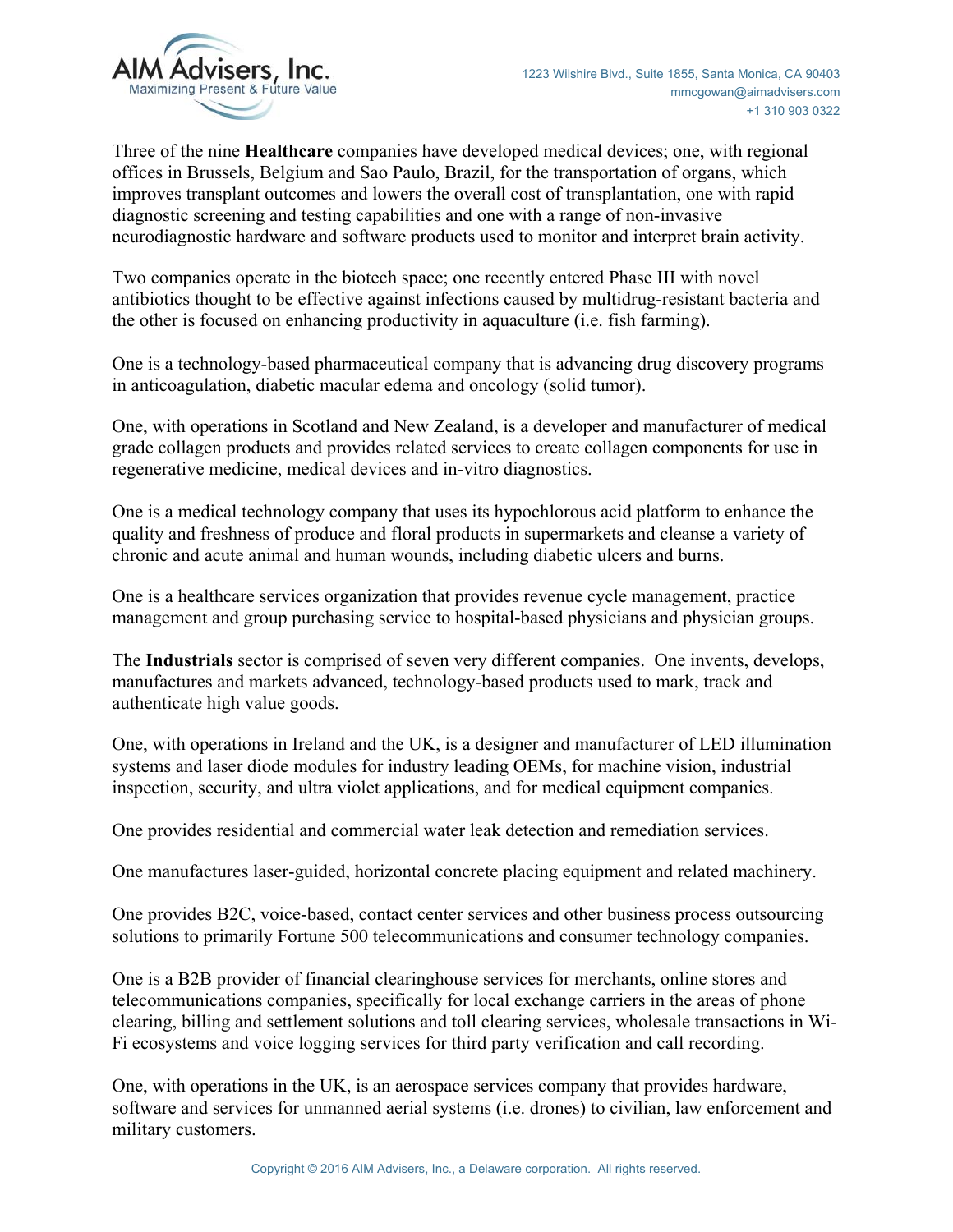

Four of the seven **Basic Materials** companies are mining concerns, one is developing a number of early stage copper, gold and silver exploration targets, one is prospecting for silver, one mines and processes anthracite coal and one processes and sells magnetite iron ore they recover from tailings storage facilities located at an inactive copper mine.

The remaining three fit broadly into the Specialty Chemicals sub sector; one is a clean water antimicrobial technology company that manufacturers products and out-licenses proprietary technology for the water treatment and antimicrobial coatings markets, one provides biological products to global agriculture markets to improve the health, vigor and yield of major field crops such as corn, soybeans, cotton and rice and specialty crops such as fruits and vegetables and one is a life sciences company that has developed and licenses/markets nature-derived insect and parasite control products that target nerve centers active only in invertebrates, making them safe for humans and animals in the fight against head lice and insects and pests in livestock settings.

Four of the six **Technology** companies are focused on enterprise software and the other two are focused on consumer software.

The four enterprise software companies are all very different; one provides software and services to background screening companies and employers that help facilitate better recruitment and hiring decisions, one provides software solutions for ticketing, queuing and admission to leisure/theme parks, entertainment venues and cultural attractions, one has developed a mobile workforce management software platform used by field service organizations to improve productivity and efficiency and one provides consultancy, enterprise software and analytics to foster, drive, maintain and monitor corporate innovation, turning it into a sustainable competence.

The two consumer software companies are also very different; one has developed an Internet video search engine that leverages speech recognition and text and image analysis to deeply understand the meaning and context of video content so as to generate improved search relevancy for consumers and the other has developed consumer software solutions that transform various types of 2D and 3D content for use on TVs, PCs and tablets.

Four of the six **Financials** companies are Investing Companies; one makes equity investments in West Coast biotechnology and biopharmaceutical companies, one provides equity and debt venture and growth capital to renewable energy and sustainable technology companies, one makes control equity investments in cross-border companies, primarily those that operate in the US-India corridor and one acquires business claims that are in litigation or arbitration, effectively shifting the risks and rewards from corporations to themselves.

One is a financial services company, staffed with lawyers, that provides litigation financing to companies, effectively creating a portfolio of investments where they receive a portion of the proceeds from any positively resolved matters.

One incubates and provides debt and/or equity financing to high-growth medical, life science, and technology businesses in the U.S. and the UK.